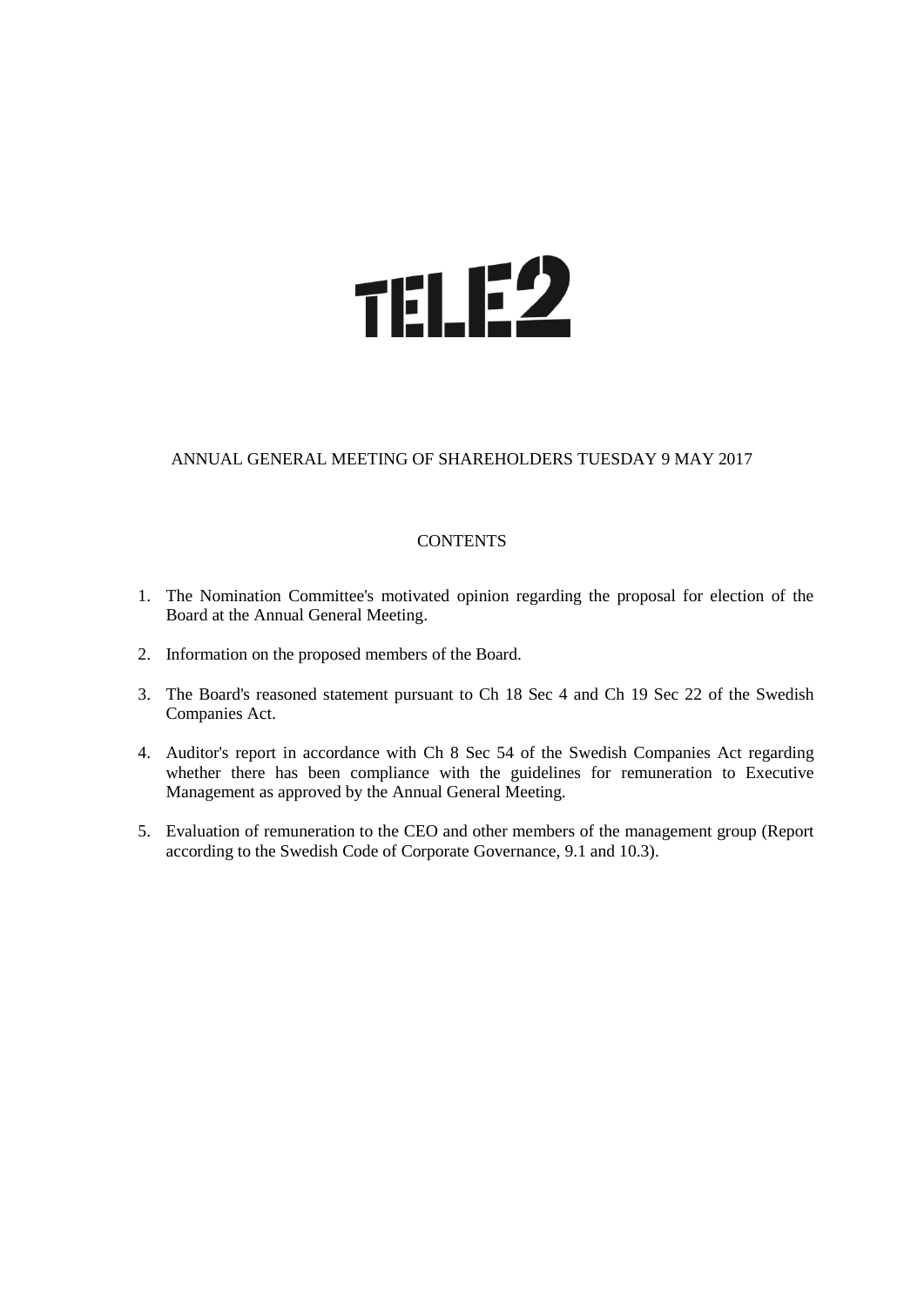#### **1. The Nomination Committee's motivated opinion regarding the proposal for election of the Board at the Annual General Meeting**

#### **Nomination Committee**

In accordance with the procedure of the Nomination Committee adopted by the 2016 Annual General Meeting, Mike Parton, Chairman of the Board of Directors, convened a Nomination Committee consisting of members appointed by the largest shareholders in Tele2. The Nomination Committee is comprised of Mike Parton as Chairman of the Board of Tele2, Cristina Stenbeck appointed by Kinnevik AB, John Hernander appointed by Nordea Funds, Ossian Ekdahl appointed by Första APfonden, and Martin Wallin appointed by Lannebo Fonder. The members of the Nomination Committee appointed Cristina Stenbeck as Chairman of the Nomination Committee at their first meeting.

# **The Nomination Committee's proposal for election of the Board**

The Nomination Committee proposes:

- That the Board shall consist of eight members.
- The re-election of all current members of the Board, with the exception of Lorenzo Grabau who has decided not to seek re-election.
- The election of Anders Björkman as new member of the Board.
- The re-election of Mike Parton as Chairman of the Board.

The Nomination Committee's proposal is thus that the following persons are elected to the Board of Tele2 for a term of office until the end of the next Annual General Meeting:

- Mike Parton, Chairman of the Board
- Sofia Arhall Bergendorff
- Anders Björkman
- Georgi Ganev
- Cynthia Gordon
- Irina Hemmers
- Eamonn O'Hare
- Carla Smits-Nusteling

#### **The Nomination Committee's work**

The Nomination Committee has held two meetings, with the customary additional contact between meetings. The Nomination Committee's work has primarily focused on the continued development of the overall Board composition with the aim to strengthen the mix of experiences and competencies present at Board level in order to increasingly match the challenges and opportunities faced by Tele2.

In its assessment of the degree to which the current Board meets the requirements placed on it, the Nomination Committee reviewed the current Board members' ability to devote the necessary time and commitment required, as well as the balance and diversity of contributions of experiences from different areas and geographic regions of the broader digital communications industry. The Committee also had the benefit of a formal evaluation of the Board and its individual members.

#### **The Nomination Committee's motivated opinion regarding its proposals**

The Nomination Committee proposes the re-election of all of the current members of the Board, with the exception of Lorenzo Grabau who has decided not to seek re-election. Further, the Nomination Committee identified and managed to attract Anders Björkman, who brings more than twenty years of executive experience from leading, investing in and partnering with business-facing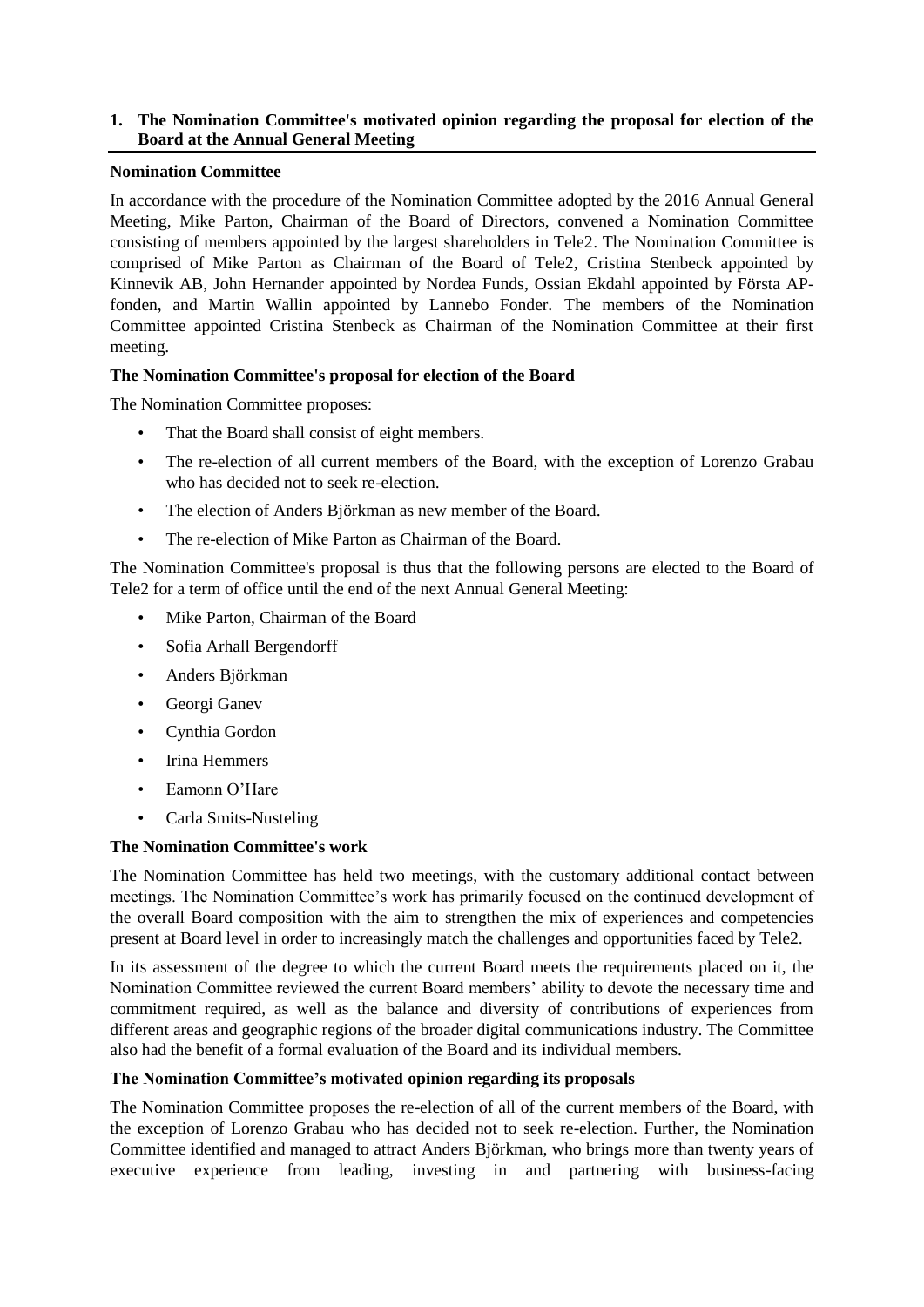telecommunication companies. The Nomination Committee believes Anders will further strengthen the Board's strategic capabilities and contribute with a valuable perspective on Swedish businesses and consumers in the rapidly developing telecommunications, media and technology landscape.

Anders Björkman is the Chief Executive Officer of OnePhone Holding, a supplier of cloud based B2B FMC solutions for fixed and mobile network operators, and a board member of Allgon AB, a group of companies focused on wireless communication solutions for industrial and robust environments. Anders has previously also been the Chief Executive Officer of OnePhone's partnerships with British Telecommunications and KPN. Between 2001 and 2008, Anders was the Chief Executive Officer of Argnor Wireless Ventures, a venture capital firm focused on investing in Nordic companies developing wireless communication products and services. During his time at Argnor Wireless Ventures, Anders served on a number of the firm's portfolio company boards. Prior to joining Argnor Wireless Ventures, Anders was the Chief Executive Officer of SEC between 1999 and 2000, and of Tele2 between 1996 and 1999. Anders holds an MSc from Chalmers University of Technology.

The Nomination Committee is of the opinion that the proposed Board composition demonstrates the right skills and commitment needed to accelerate and further strengthen Tele2's strategy and to continue the delivery of long term value creation for the company's shareholders.

In its work, the Nomination Committee applies rule 4.1 of the Swedish Corporate Governance Code as its diversity policy. Accordingly, the Committee gives particular consideration to the importance of a diverse set of Board members, including their gender, age and nationality, as well as their experiences, professional backgrounds and business disciplines. The Committee believes the composition of the proposed Board is fit-for-purpose in respect of the various dimensions of diversity, and will continue to pursue a high degree of diversity and gender balance in its efforts to compose the most capable Board.

Finally, it is noted that the Nomination Committee has evaluated each Board member's independence in the work of preparing its proposals for the 2017 Annual General Meeting, and has found that the proposed Board is in compliance with relevant requirements for independence.

#### **Information about the proposed members of the Board**

Information about the proposed members of the Board, including the Nomination Committee's assessment of each member's independence, may be found on the company's website at www.tele2.com.

> April 2017 THE NOMINATION COMMITTEE TELE2 AB (PUBL)

\_\_\_\_\_\_\_\_\_\_\_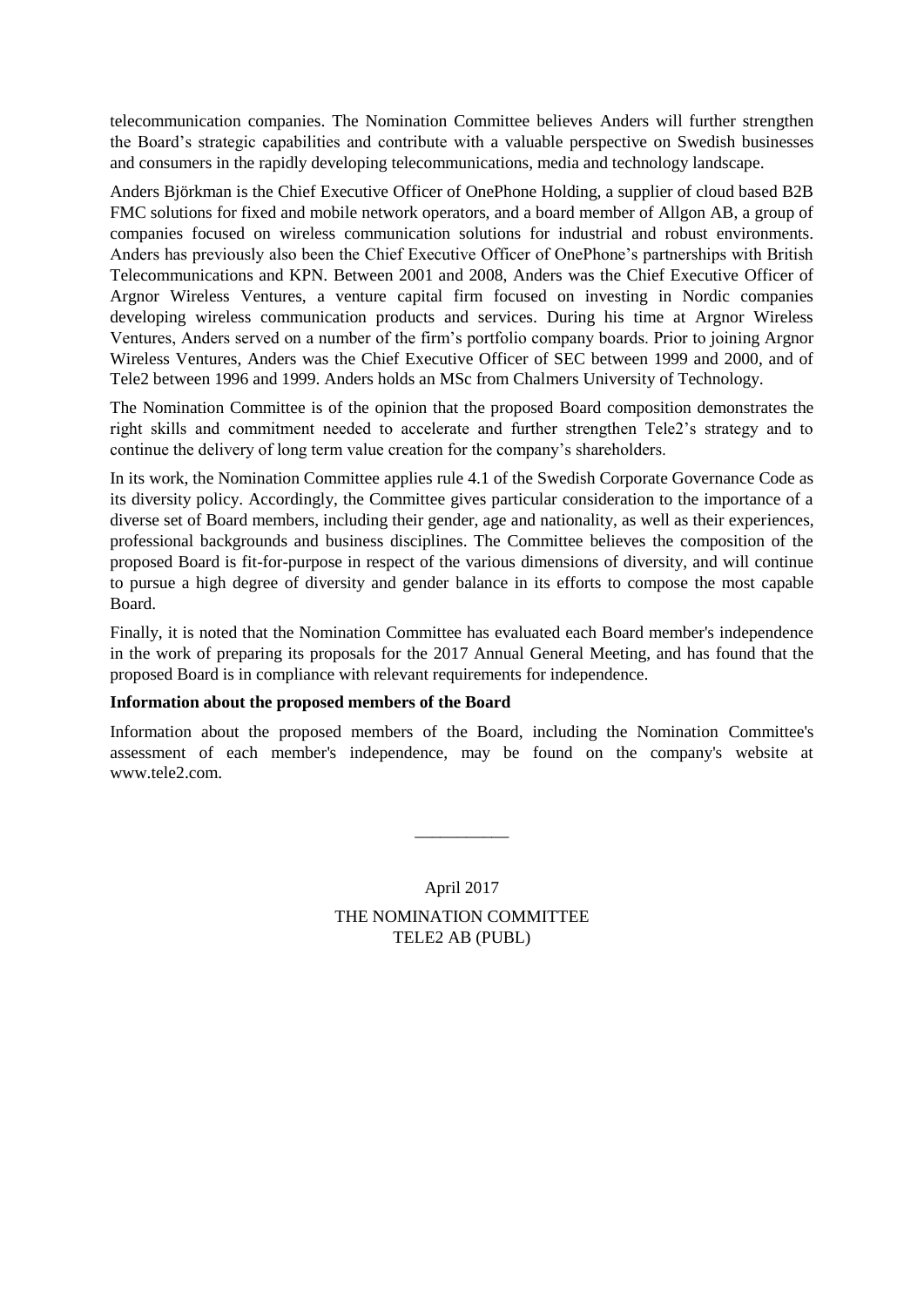#### **2. Information about the proposed members of the Board**

#### **Mike Parton**

Chairman of the Board, elected in 2007

**Born:** 1954 **Nationality:** British citizen **Independence:** Independent in relation to the company and management as well as in relation to the company's major shareholders **Holdings in Tele2:** 22,078 B shares **Committee work:** Member of the Remuneration Committee and member of the Audit Committee

**Other current assignments:** Chairman of the Board of Arqiva, member of the Chartered Institute of Management Accountants and member of the Advisory Board of a UK charity called Youth at Risk

**Previous assignments:** Chairman of the Board and CEO of Damovo Group Ltd

**Education:** Trained as Chartered Management Accountant

**Sofia Arhall Bergendorff** Board member, elected in 2016

**Born:** 1969 **Nationality:** Swedish citizen **Independence:** Independent in relation to the company and management as well as in relation to the company's major shareholders **Holdings in Tele2:** - **Committee work:** -

**Other current assignments:** Director, Global Operations for Partnerships at Google

**Previous assignments:** Management consultant and various assignments at Google

**Education:** BA in Journalism from the University of Oregon and an MBA from INSEAD

# **Anders Björkman**

Proposed new Board member

**Born:** 1959 **Nationality:** Swedish citizen **Independence:** Independent in relation to the company and management as well as in relation to the company's major shareholders **Holdings in Tele2:** - **Committee work:** -

**Other current assignments:** Chief Executive Officer of OnePhone Holding and a board member of Allgon AB.

**Previous assignments:** Chief Executive Officer of OnePhone's partnerships with British Telecommunications and KPN. Chief Executive Officer of Argnor Wireless Ventures, and a board member of a number of the firm's portfolio company boards. Chief Executive Officer of SEC and of Tele2 (between 1996 and 1999).

**Education:** MSc from Chalmers University of Technology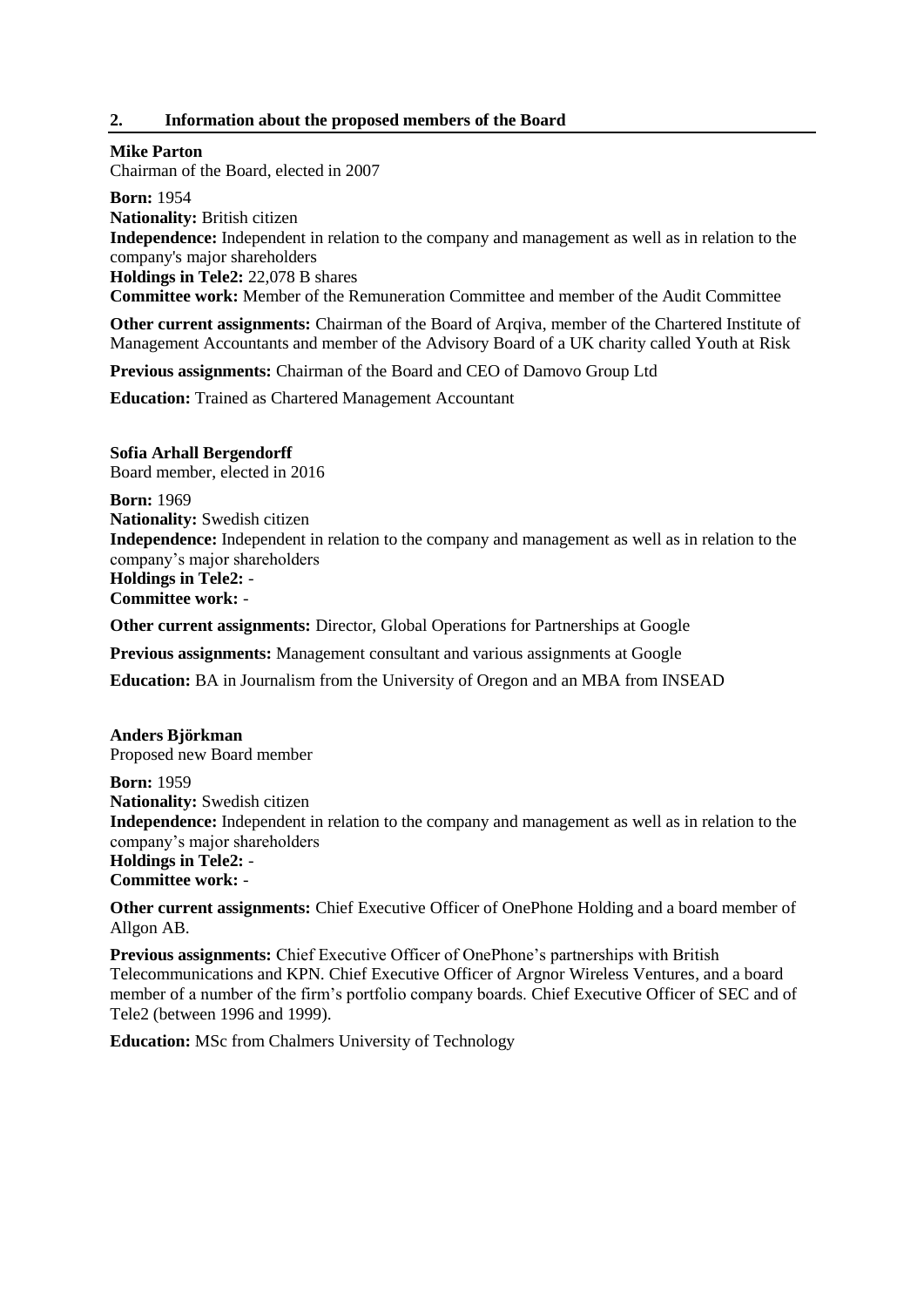**Georgi Ganev** Board member, elected in 2016

**Born:** 1976 **Nationality:** Swedish citizen **Independence:** Independent in relation to the company and management as well as in relation to the company's major shareholders **Holdings in Tele2:** -

**Committee work:** Member of the Remuneration Committee and member of the Audit Committee

**Other current assignments:** CEO of Dustin Group AB (publ)

**Previous assignments:** CEO of Bredbandsbolaget and Chief Marketing Officer of Telenor Sweden

**Education:** M.Sc. in Engineering from Uppsala University

**Cynthia Gordon** Board member, elected in 2016

**Born:** 1962 **Nationality:** British citizen **Independence:** Independent in relation to the company and management but not independent in relation to the company's major shareholders **Holdings in Tele2:** - **Committee work:** -

**Other current assignments:** Member of the Board of Josen Partners and Partan Limited

**Previous assignments:** Executive Vice President and CEO of the Africa Division at Millicom International Cellular, CCO Group of Ooredoo, Vice President of Partnerships & Emerging Markets of Orange

**Education:** BA in Business Studies from Brighton University

**Irina Hemmers** Board member, elected in 2014 **Born:** 1972 **Nationality:** Austrian citizen **Independence:** Independent in relation to the company and management as well as in relation to the company's major shareholders **Holdings in Tele2:** - **Committee work:** Member of the Audit Committee

#### **Other current assignments:** -

**Previous assignments:** Non-Executive Director of Trader Corporation, Trader Media Group, Top Right Group and Hit Entertainment as well as partner at Eight Roads and Apax Partners

**Education:** M.Sc. in International Business and Economic Studies from Universität Innsbruck, Austria, and an MPA from John F. Kennedy School of Government, Harvard University, USA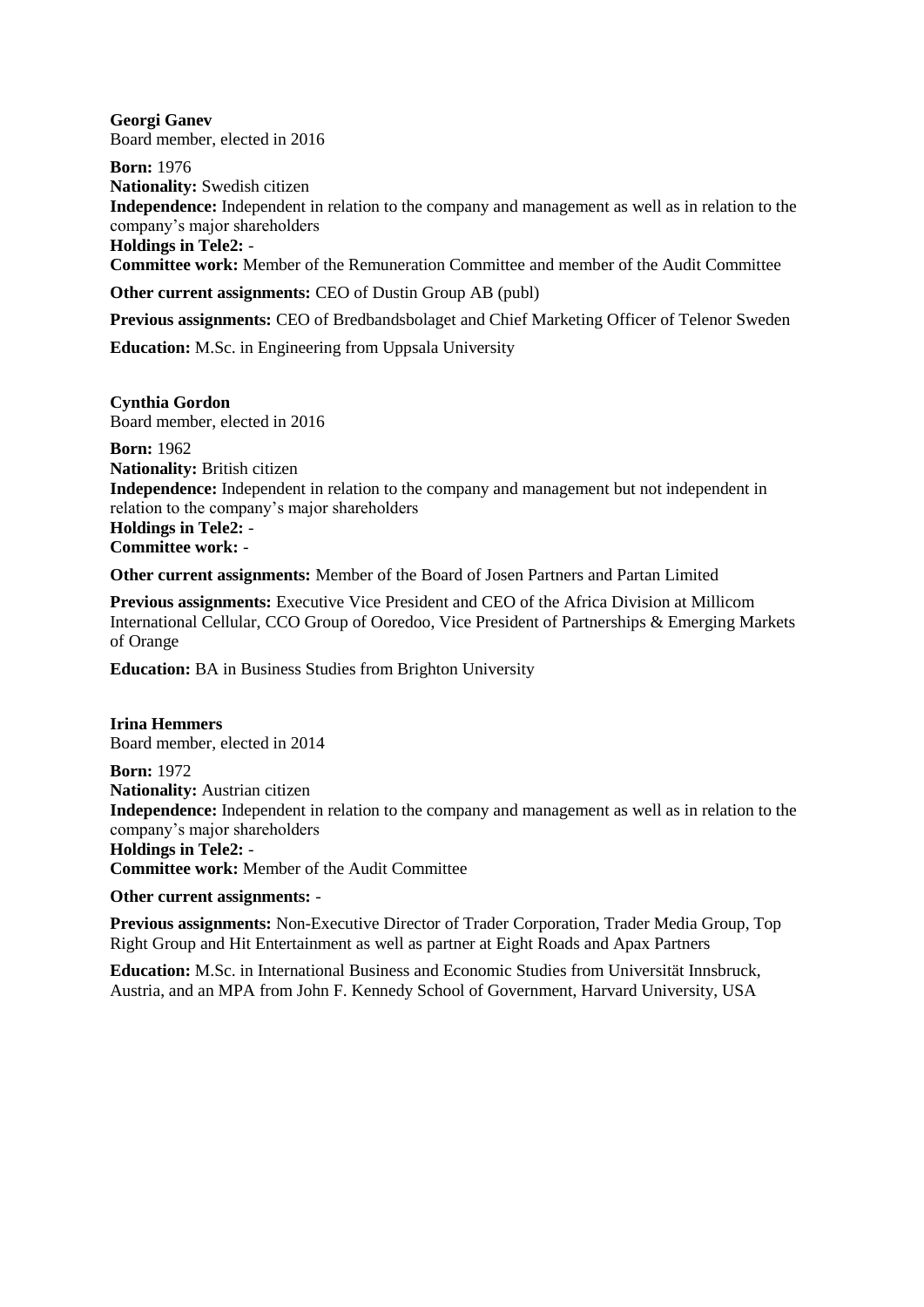**Eamonn O'Hare** Board member, elected in 2015

**Born:** 1963 **Nationality:** Irish and British citizen **Independence:** Independent in relation to the company and management as well as in relation to the company's major shareholders **Holdings in Tele2:** - **Committee work:** -

**Other current assignments:** Founder, Chairman and CEO of Zegona Communications and a Non-Executive Board Director of Dialog Semiconductor

**Previous assignments:** CFO and Board Director of Virgin Media

**Education:** B.Sc. Aeronautical Engineering, from Queen's University, Belfast, and MBA from London Business School

**Carla Smits-Nusteling** Board member, elected in 2013

**Born:** 1966 **Nationality:** Dutch citizen **Independence**: Independent in relation to the company and management as well as in relation to the company's major shareholders **Holdings in Tele2:** 1,687 B shares **Committee work:** Chairman of the Audit Committee

**Other current assignments:** Member of the Board of Directors of Nokia Oyj, Non-Executive Director at ASML, member of the management board of the Foundation Unilever NV Trust Office and Lay judge of the Enterprise Court of the Amsterdam Court of Appeal

**Previous assignments:** CFO of Koninklijke KPN N.V.

**Education:** M.Sc. Business Economics from Erasmus University, Rotterdam and Executive Master of Finance & Control from Vrije Universiteit Amsterdam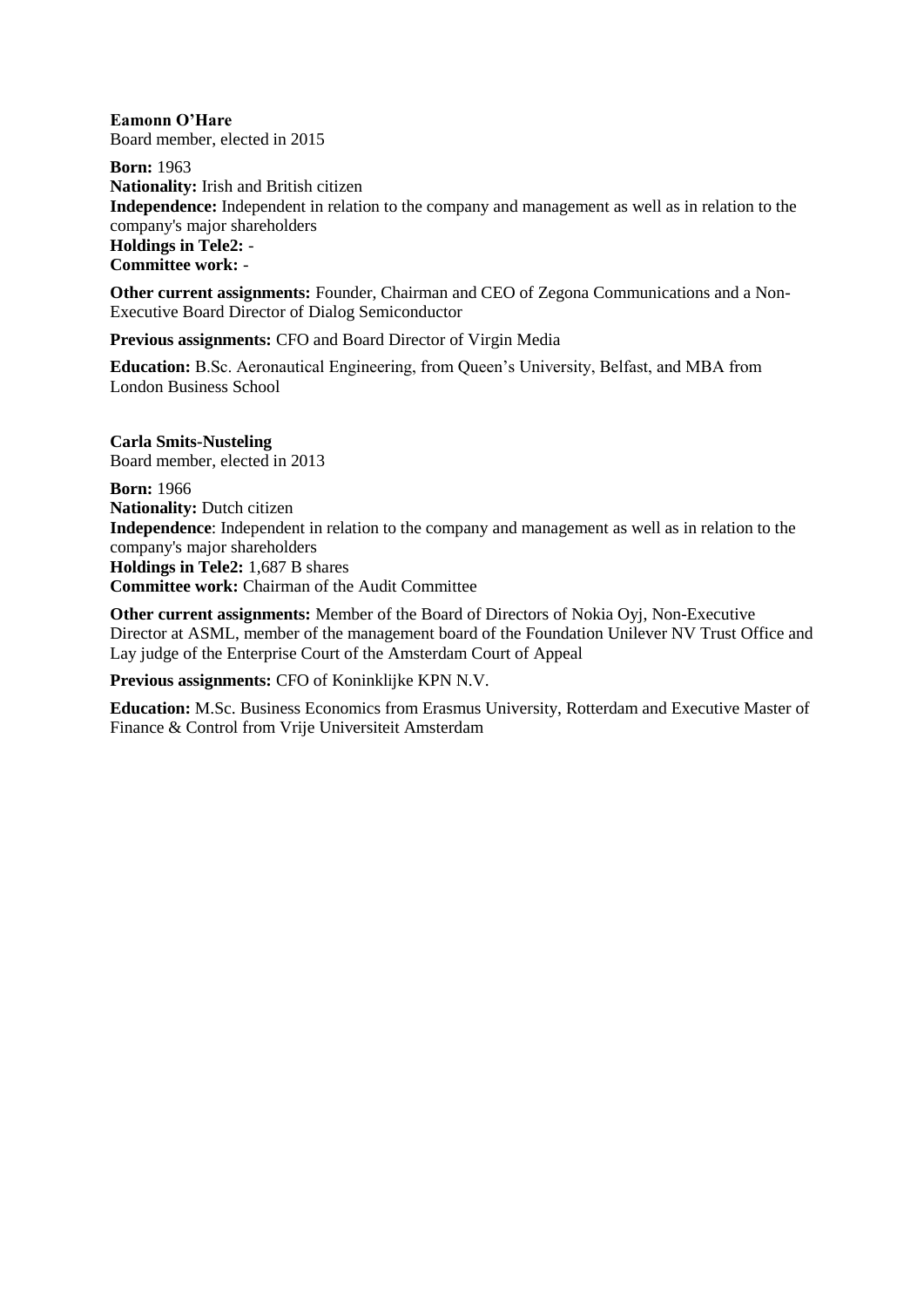#### **3. The Board reasoned statement pursuant to Ch 18 Sec 4 and Ch 19 Sec 22 of the Swedish Companies Act**

The Board hereby presents the following statement in accordance with Ch 18 Sec 4 and Ch 19 Sec 22 of the Swedish Companies Act. The Board's reasons for the proposed dividend and the authorisations to repurchase the company's own shares being in accordance with the provisions of Ch 17 Sec 3 paragraph 2 and 3 of the Swedish Companies Act are as follows:

#### **The company's objects, scope and risks**

The company's objects and scope of business are set out in the articles of association and the submitted annual reports. The business operated by the company does not entail any risks in excess of those that exist or may be deemed to exist in the industry or those risks which are generally associated with operating a business.

#### **The financial position of the parent company and the Group**

The financial position of the parent company and the Group as per 31 December 2016 is stated in the annual report for 2016. The annual report also states which accounting principles are applied in the valuation of assets, allocations and liabilities.

The proposed dividend of SEK 5.23 per share amounted as per 31 December 2016 to SEK 2,627 million.

The proposed authorisations to repurchase shares means that the Board can acquire a maximum number of shares whereby the company's holding of own shares (treasury stock) amounts to not more than one tenth of all shares in the company.

The non-restricted equity in the parent company and the Group's retained earnings as of 31 December 2016 amounted to SEK 6,026 million and SEK 8,941 million respectively. The proposed dividend constitutes 23 percent of the parent company's equity and 14 percent of the Group's equity. At the same date, the Group's equity/assets ratio was 45 percent.

The proposed dividend and authorisation to repurchase the company's own shares do not limit the company's possibilities to complete on-going, and further make value creating, investments. The company's financial position does not give rise to any other conclusion than that the company can continue its business and that the company can be expected to fulfil its obligations on both a short and long-term basis.

# **Justification for the proposals regarding dividend and repurchase**

With reference to the above and what has otherwise come to the knowledge of the Board, the Board is of the opinion that the proposed dividend, authorisation to repurchase the company's own shares to create flexibility in the work with the company's capital structure and to ensure delivery of shares under the proposed incentive programme are in accordance with the provisions in Ch 17 Sec 3 paragraph 2 and 3 of the Swedish Companies Act, i.e are justified with reference to the requirements that the nature of the operations, its scope and risks place on the parent company's and Group's equity, consolidation requirements, liquidity, financing needs and position in general.

> Stockholm, April 2017 THE BOARD OF DIRECTORS TELE2 AB (PUBL)

 $\frac{1}{2}$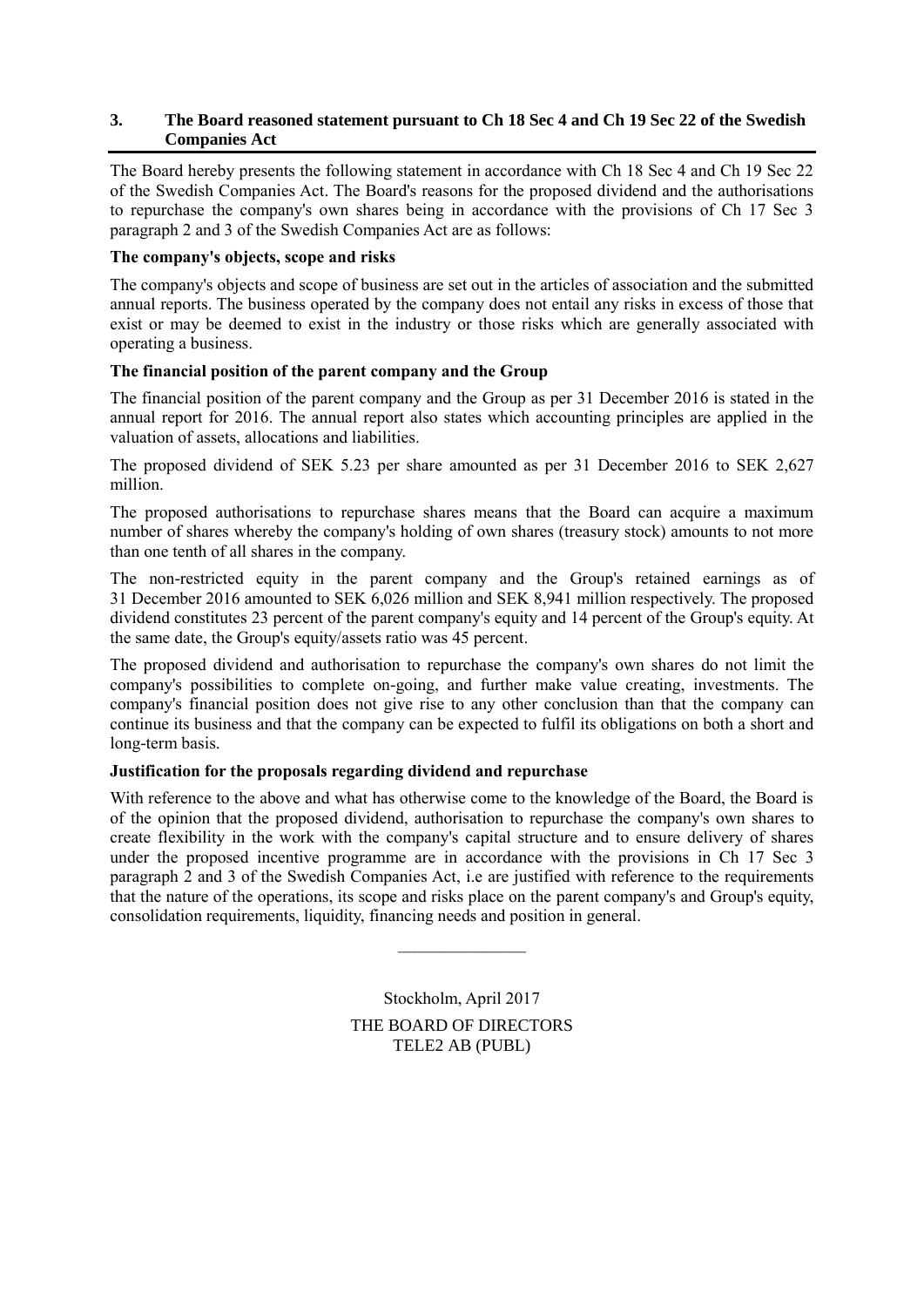**4. Auditors report in accordance with Ch 8 Sec 54 of the Swedish Companies Act regarding whether there has been compliance with the guidelines for remuneration to Executive Management as approved by the Annual General Meeting**

# Deloitte.

Auditors' report in accordance with Chapter 8, Section 54 of the Swedish Companies Act (2005:551), regarding compliance with the guidelines for remuneration to senior executives approved by the Annual General Meeting

To the Annual General Meeting of Tele2 AB (publ), Corporate Identity Number 556410-8917.

We have audited whether the Board of Directors and the managing director of Tele2 AB (publ) have complied with the guidelines for remuneration to senior executives during the financial year 2016 which were approved by the Annual General Meeting on May 24, 2016 and the Annual General Meeting on May 19, 2015.

#### Responsibilities of the Board of Directors and the managing director

The Board of Directors and the managing director are responsible for compliance with these guidelines and for such internal control as the Board of Directors and the managing director determine is necessary to enable compliance with these quidelines.

#### **Auditor's responsibility**

Our responsibility is to express an opinion, based on our audit, to the Annual General Meeting as to whether the guidelines have been complied with. We conducted our audit in accordance with FAR's standard RevR 8 Audit of Remuneration to Senior Executives in Listed Companies. This standard requires that we comply with ethical requirements and plan and perform the audit to obtain reasonable assurance about whether the guidelines have, in all material aspects, been complied with. We apply the international standard on quality control, ISQC 1, and accordingly maintain a comprehensive system of quality control including documented policies and procedures regarding compliance with ethical requirements, professional standards and applicable legal and regulatory requirements.

We are independent of Tele2 AB in accordance with professional ethics for accountants in Sweden and have otherwise fulfilled our ethical responsibilities in accordance with these requirements.

Our audit has included a review of the organization for and the documentation supporting the remuneration to senior executives as well as new decisions related to compliance with the guidelines. Our procedures have also included testing a sample of payments during the year to senior executives. The procedures selected depend on the auditor's judgment, including the assessment of the risks of whether the guidelines have not, in all material aspects, been complied with. In making those risk assessments, the auditor considers internal control relevant to the compliance of the guidelines in order to design audit procedures that are appropriate in the circumstances, but not for the purpose of expressing an opinion on the effectiveness of the company's internal control.

We believe that our audit procedures provide a reasonable basis for our opinion, as set out below.

#### Opinion

In our opinion, the Board of Directors and the managing director of Tele2 AB (publ) have, during the financial year 2016 complied with the guidelines for remuneration to senior executives which were approved by the Annual General Meeting on May 24, 2016 and the Annual General Meeting on May 19, 2015.

Stockholm, March 17, 2017

Deloitte AB

Signature on Swedish original

Thomas Strömberg Authorized Public Accountant

This is a translation of the Swedish language original. In the event of any differences between this translation and the Swedish language original, the latter shall prevail.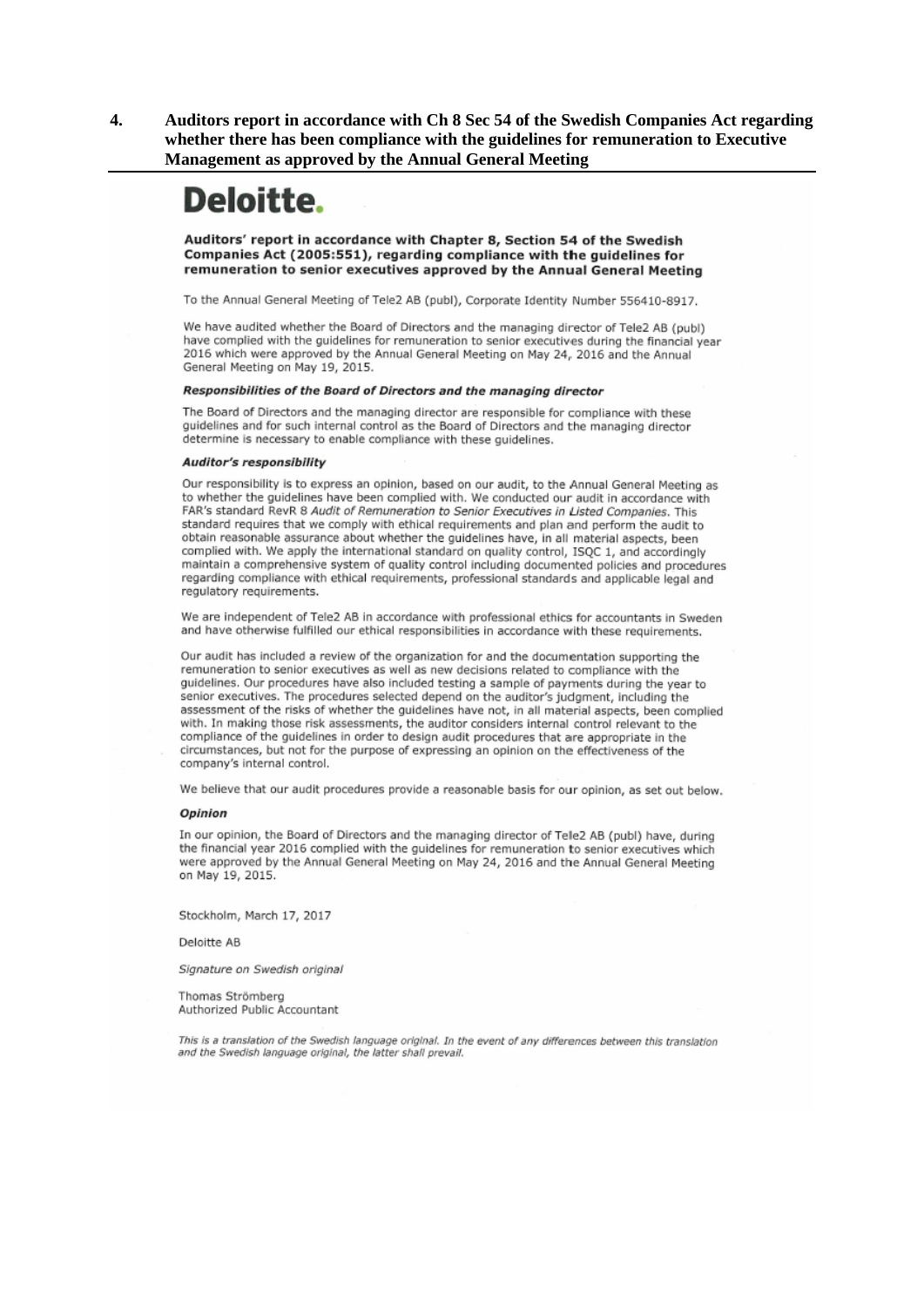#### **5. Evaluation of remuneration to the CEO and other members of the management group (Report according to the Swedish Code of Corporate Governance, 9.1 and 10.3)**

#### **Introduction**

The Remuneration Committee, of the Board of Tele2 AB (publ) ("**Tele2**"), comprises the Chairman of the Board Mike Parton and the Board members Lorenzo Grabau and Georgi Ganev. Lorenzo Grabau is the Chairman of the Remuneration Committee.

In accordance with the Swedish Code of Corporate Governance (the "**Code**"), the Remuneration Committee has monitored and evaluated programmes for variable remuneration (both ongoing and those that have ended during the year), how the guidelines for remuneration to the senior executives adopted at the Annual General Meeting have been applied as well as the current remuneration structures and levels of remuneration in the company. The following is the Board's report of the results of the evaluation.

#### **General information with respect to the remuneration to the executive management of Tele2**

The remuneration to Tele2's executive management comprises an annual base salary and variable short-term incentive paid in cash ("**STI**") and long-term share-based incentive programmes. The objective of the remuneration is to attract, motivate and retain key employees. The remuneration shall be competitive within the context of an international peer group and create incentives for the executive management to execute strategic plans and deliver excellent operating results and at the same time align management's incentives with the interests of the shareholders.

#### **Variable remuneration**

The STI is performance based in relation to established objectives regarding Tele2's overall result and the individual performance. The maximum outcome of the STI is 100 percent of the annual base salary.

Tele2 offers long-term share-based incentive programmes for the executive management and other key employees. The programmes are performance based and require participants to own Tele2 shares and remain in Tele2 employment during the term of the programme. Thus, the participants' remuneration are tied to the development of Tele2's result and value, which promotes continued loyalty with Tele2 and contributes to the long-term value growth of Tele2.

Further information on the variable remuneration, for example outcome, uptake, the number of issued rights etc. is found in the Annual Report 2016.

# **Evaluation of programmes for variable remuneration**

The development of the programmes for variable remuneration is evaluated by the Remuneration Committee on a continuous basis throughout the year and the programmes' expected outcome are reported to the Board and discussed at Board meetings. The Remuneration Committee also monitors to what extent the executive management participates in the long-term programmes. The evaluation of the programmes for variable remuneration has shown that:

- the programmes are well aligned with the shareholders' interests,
- the programmes are important for attracting, motivating and retaining the competence needed in the Tele2 group, and
- long-term share-based incentive programmes that are performance based and requires an own investment in Tele2's shares are well functioning and are achieving the sought results.

The Board will, based on the results of the evaluation, propose a long-term incentive programme with the same structure as adopted the past years. In order to further incentivise Tele2 employees that have a direct impact on the value creation of Tele2's internet-of-things business ("**IoT**"), the Board has resolved to propose to implement a long-term, cash based, incentive programme carried out through the issuance of transferable synthetics options linked to the long-term value creation in IoT. This programme will, except for Tele2 senior executives working with IoT, replace the share-based longterm incentive programme for the participants, which will also have their maximum outcome of the